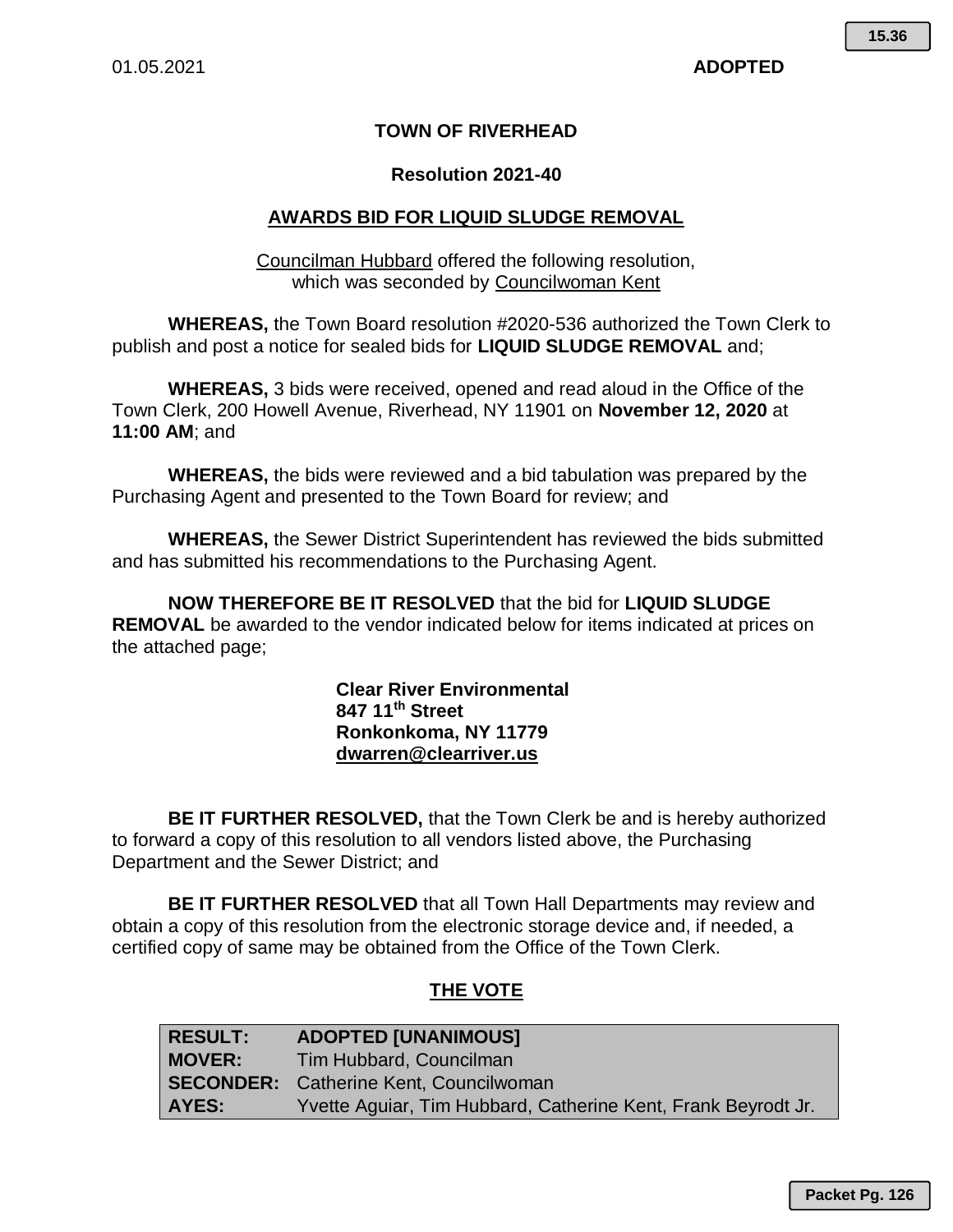# **FISCAL IMPACT STATEMENT OF PROPOSED RIVERHEAD TOWN BOARD LEGISLATION**

| Type of Legislation<br>А.                                                                                                                                                                                                                                                  | Resolution x Local Law                                                                  |                     |  |  |  |  |  |  |  |
|----------------------------------------------------------------------------------------------------------------------------------------------------------------------------------------------------------------------------------------------------------------------------|-----------------------------------------------------------------------------------------|---------------------|--|--|--|--|--|--|--|
| Title of Proposed Legislation: Awards Bid for Liquid Sludge Removal<br>В.                                                                                                                                                                                                  |                                                                                         |                     |  |  |  |  |  |  |  |
| Purpose of Proposed Legislation:<br>C.                                                                                                                                                                                                                                     |                                                                                         |                     |  |  |  |  |  |  |  |
| Will the Proposed Legislation Have a Fiscal Impact?<br>Yes x<br>D.<br>No                                                                                                                                                                                                   |                                                                                         |                     |  |  |  |  |  |  |  |
| If the answer to section D is "yes", select (a) or (b) below and initial or detail as applicable:<br>Е.                                                                                                                                                                    |                                                                                         |                     |  |  |  |  |  |  |  |
| The fiscal impact can be absorbed by Town/department existing resources set forth in approved Town Annual Budget X<br>(a)<br>(example:routine and budgeted procurement of goods/services)*if selecting E(a), please initial then skip items F,G and<br>complete H,I and J; |                                                                                         |                     |  |  |  |  |  |  |  |
| or<br>The description/explanation of fiscal impact is set forth as follows:<br>(b)                                                                                                                                                                                         |                                                                                         |                     |  |  |  |  |  |  |  |
| If the answer to E required description/explanation of fiscal impact (E(b)), please describe total Financial Cost of Funding over<br>F.<br>5 Years                                                                                                                         |                                                                                         |                     |  |  |  |  |  |  |  |
| <b>Proposed Source of Funding</b><br>G.                                                                                                                                                                                                                                    | Appropriation Account to be Charged: ES1-8-8130-482-000-00000; ES5-8-8189-482-000-00000 |                     |  |  |  |  |  |  |  |
| Grant or other Revenue Source:                                                                                                                                                                                                                                             |                                                                                         |                     |  |  |  |  |  |  |  |
| Appropriation Transfer (list account(s) and amount):                                                                                                                                                                                                                       |                                                                                         |                     |  |  |  |  |  |  |  |
|                                                                                                                                                                                                                                                                            |                                                                                         |                     |  |  |  |  |  |  |  |
| H. Typed Name &<br>Title of                                                                                                                                                                                                                                                | <b>Signature of Preparer</b><br>Ι.                                                      | J. Date<br>12/22/20 |  |  |  |  |  |  |  |
| Preparer: Teresa<br><b>Baldinucci</b>                                                                                                                                                                                                                                      |                                                                                         |                     |  |  |  |  |  |  |  |
|                                                                                                                                                                                                                                                                            | sa Baldinucci<br>1/5/2021<br>Teresa Baldinucci                                          |                     |  |  |  |  |  |  |  |
|                                                                                                                                                                                                                                                                            |                                                                                         |                     |  |  |  |  |  |  |  |
| K. Accounting Staff<br>Name & Title                                                                                                                                                                                                                                        | L. Signature of Accounting Staff                                                        | M. Date<br>12/28/20 |  |  |  |  |  |  |  |
| William Rothaar,<br>Accounting                                                                                                                                                                                                                                             | William Rotham                                                                          |                     |  |  |  |  |  |  |  |
| Department                                                                                                                                                                                                                                                                 | <b>William Rothaar</b>                                                                  |                     |  |  |  |  |  |  |  |